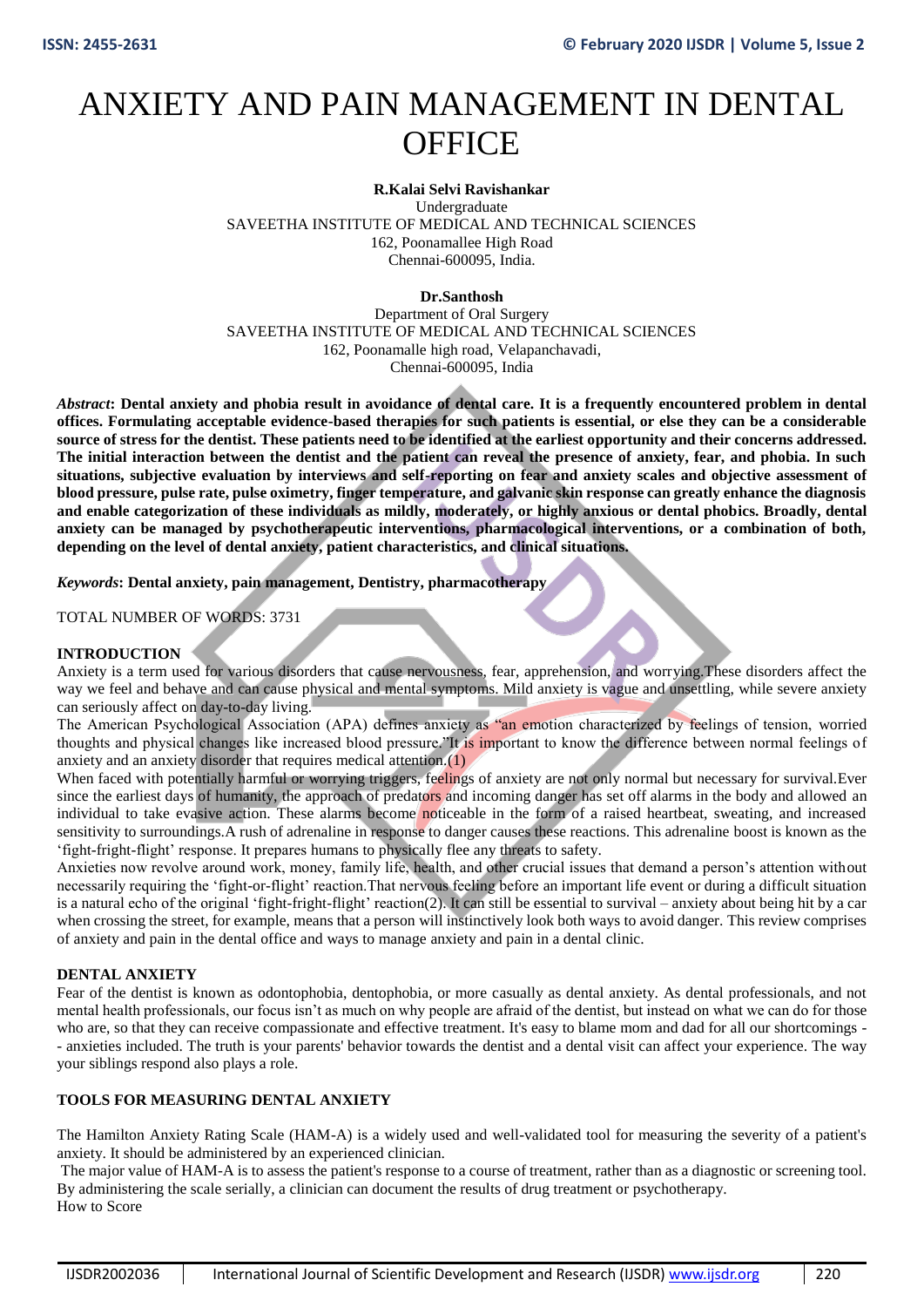The HAM-A probes 14 parameters and takes 15-20 minutes to complete the interview and score the results. Each item is scored on a 5-point scale, ranging from 0=not present to 4=severe.

Sensitivity: 85.7%



Specificity: 63.5%

## **Modified Dental Anxiety Scale**

The Modified Dental Anxiety Scale or MDAS was developed by Professor Gerry Humphris in 1995 at the University of St. Andrews in Scotland. It used the Corah's Dental Anxiety Scale as it's base and made changes and improvements to the original. The language was simplified for patients. They added a fifth question to ask about needle injections, a very common fear. All the questions became a little shorter and easier to understand in the modification.

It's nearly as widely known and can create accurate scores like the original. For patients, though, it's also quicker to take since the questions have been simplified. Whether your dentist uses one over the other, the outcome is the same – finding out how fearful you are and trying to find ways to help you combat that anxiety.

## **NATURE OF DENTAL ANXIETY**

Before making any decision regarding the use of specific anxiety management approaches, it is important to be aware of the nature of a person's dental anxiety and fear because this can be a crucial determining factor in managing the problem. While it has generally been regarded that the underlying cause of anxiety is the result of direct negative dental experiences,25 the nature of dental anxiety is more complicated than what is commonly presumed.(3)

# **REASONS FOR DENTAL ANXIETY**

It's estimated that around 1 in 7 adults have experienced high levels of dental anxiety following a visit to their dentist, with the problem affecting more women than men. Those who suffer from a dental phobia often avoid any appointments for a number of years and this type of anxiety will usually result in a deterioration of oral health.

The reasons behind why a person might develop dental anxiety will differ depending on the individual, but it's often thought this type of worry will be focused around negative childhood memories. Bad experiences at the dentist as a child may trigger a nervousness around the subject, based on a painful ordeal or the unpleasant smell, for example. Other causes may include a phobia of needles in the mouth, the sound of a dental drill or the uncertainty of having someone so close to you during the treatment. Dental fear may also stem from:

- Prior painful or negative experiences

- Feeling helpless or out of control in a dental office situation
- Feeling embarrassed about neglecting your teeth
- Fear of being ridiculed about neglecting your teeth

#### **PAIN**

Pain, as defined by the International Association for the Study of Pain, is "an unpleasant sensory and emotional experience associated with actual or potential tissue damage or described in terms of such damage."

Pain is not a single entity; it is part of the entire inflammatory process and one of the clinical signs of inflammation. Pain can be described as (1) acute, (2) chronic and associated with malignant disease, or (3) chronic and not associated with malignant disease. The duration of acute pain is usually hours to days, while chronic pain can last months to years and have associated problems of depression and anxiety.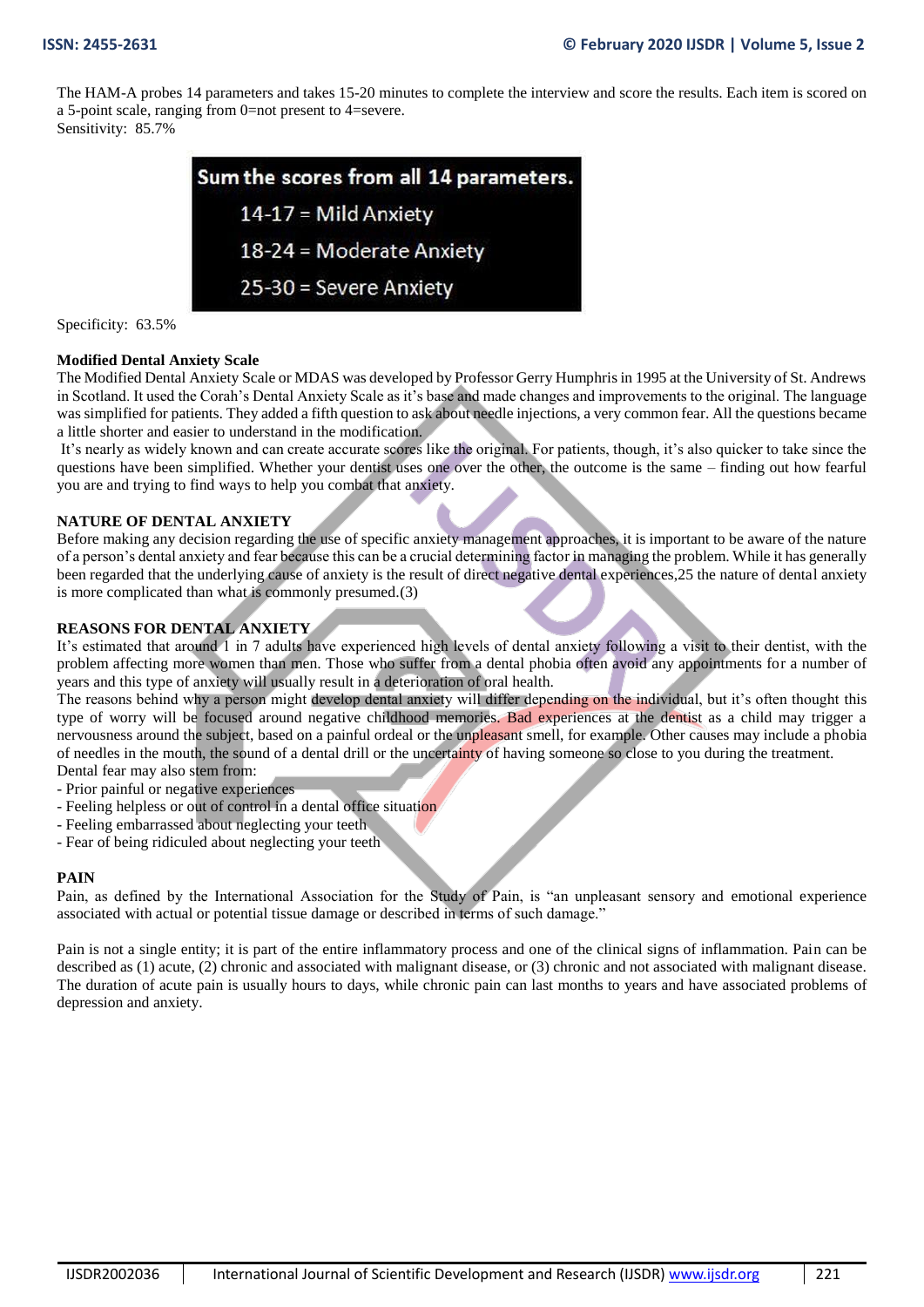

#### **UNDERSTANDING ACUTE PAIN**

Oral pain is associated with pulpitis,, pericoronitis, abscesses (endodontic/periodontal), trauma, and other conditions including temporomandibular disorders (TMDs) and masticatory muscle disorders. Dental procedures also can have pain as a result of more invasive procedures increasing this likelihood. Pain is provoked when a variety of inflammatory mediators such as bradykinin, histamine, leukotrienes, and prostaglandin E2 are released into the tissues. (4) These pain-inducing substances can be produced and released from cell membranes by trauma (eg, mechanical trauma to the soft tissues and bone during periodontal surgery), infection, and allergenic reactions. There-fore, part of the successful management of pain requires managing the development of inflammation. **ACUTE PAIN MANAGEMENT**

The majority of dental pain is an acute response to inflammation. The acute pain associated with dental trauma, infection, or surgery is usually predictably managed pharmacologically. The key to pharmacologically managing pain is to provide a sufficient dose of a particular drug to minimize pain onset and give the patient comfort. The drug should be administered frequently to prevent the pain from becoming severe(5). The most effective way to maintain analgesia is to administer doses on a regularly scheduled basis for a specified period after the trauma. For example, after periodontal surgery, inflammation and pain usually peak 48 hours later. Thus, postoperative analgesic medication can be administered on a regular schedule, depending on the half-life of the drug (eg, every 4 hours), for 48 hours, then given as necessary.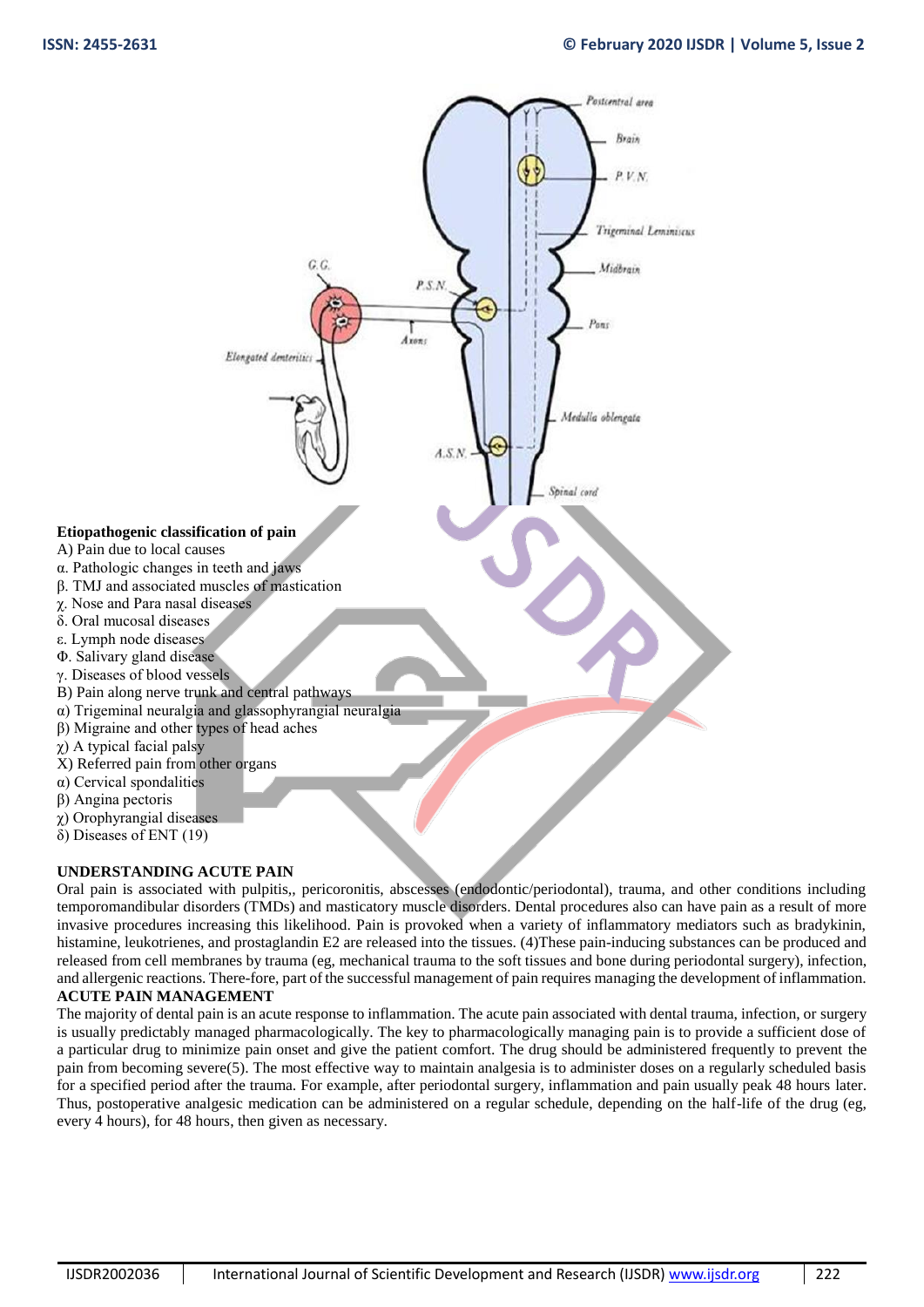# **TOOLS TO MEASURE PAIN**



A Visual Analogue Scale (VAS) is a measurement instrument that tries to measure a characteristic or attitude that is believed to range across a continuum of values and cannot easily be directly measured. It is often used in epidemiologic and clinical research to measure the intensity or frequency of various symptoms.

# **MANAGEMENT OF DENTAL PAIN AND ANXIETY**

The above methods are useful for all patients during a minor procedure. However, some dental office procedures may require pharmacological methods of pain control in addition to the preceding holistic methods. A variety of pharmacological options for pain control include local anesthesia, oral sedation, intramuscular (IM) sedation, and nitrous oxide sedation, allowing conscious sedation and pain management.

The administration of local anesthesia, sedation and general anesthesia is an integral part of the practice of dentistry. The American Dental Association is committed to the safe and effective use of these modalities by appropriately educated and trained dentists.

Anxiety and pain control can be de ned as the application of various physical, chemical and psychological modalities to the prevention and treatment of preoperative, operative and postoperative patient anxiety and pain to allow dental treatment to occur in a safe and effective manner. It involves all disciplines of dentistry and, as such, is one of the most important aspects of dental education. The intent of these Guidelines is to provide direction for the teaching of pain control and sedation to dentists and can be applied at all levels of dental education from predoctoral through continuing education. (6)They are designed to teach initial competency in pain control and minimal and moderate sedation techniques.

These Guidelines recognize that many dentists have acquired a high degree of competency in the use of anxiety and pain control techniques through a combination of instruction and experience. It is assumed that this has enabled these teachers and practitioners to meet the educational criteria described in this document. Techniques for the control of anxiety and pain in dentistry should include both psychological and pharmacological modalities. Psychological strategies should include simple relaxation techniques for the anxious patient and more comprehensive behavioral techniques to control pain. Pharmacological strategies should include not only local anesthetics but also sedatives, analgesics and other useful agents. Dentists should learn indications and techniques for administering these drugs enterally, parenterally and by inhalation as supplements to local anesthesia. In order to control the pain and anxiety in patients, pharmacologic sedation, anesthesia and analgesia are commonly used.

# **ANESTHESIA FOR PAIN MANAGEMENT**

Administration of local anesthesia allows for a safe and efficient way of pain management — the most commonly used method in dentistry today. Local anesthetics may be used to anesthetize either an isolated tooth through an infiltration injection or a quadrant with the administration of a block injection. Local anesthetics function by temporarily blocking the action potential in the nerve at the site of administration. They may be short-acting, intermediate-acting, or long-acting.

Administration of local anesthesia allows for a safe and efficient way of pain management — the most commonly used method in dentistry today. Local anesthetics may be used to anesthetize either an isolated tooth through an infiltration injection or a quadrant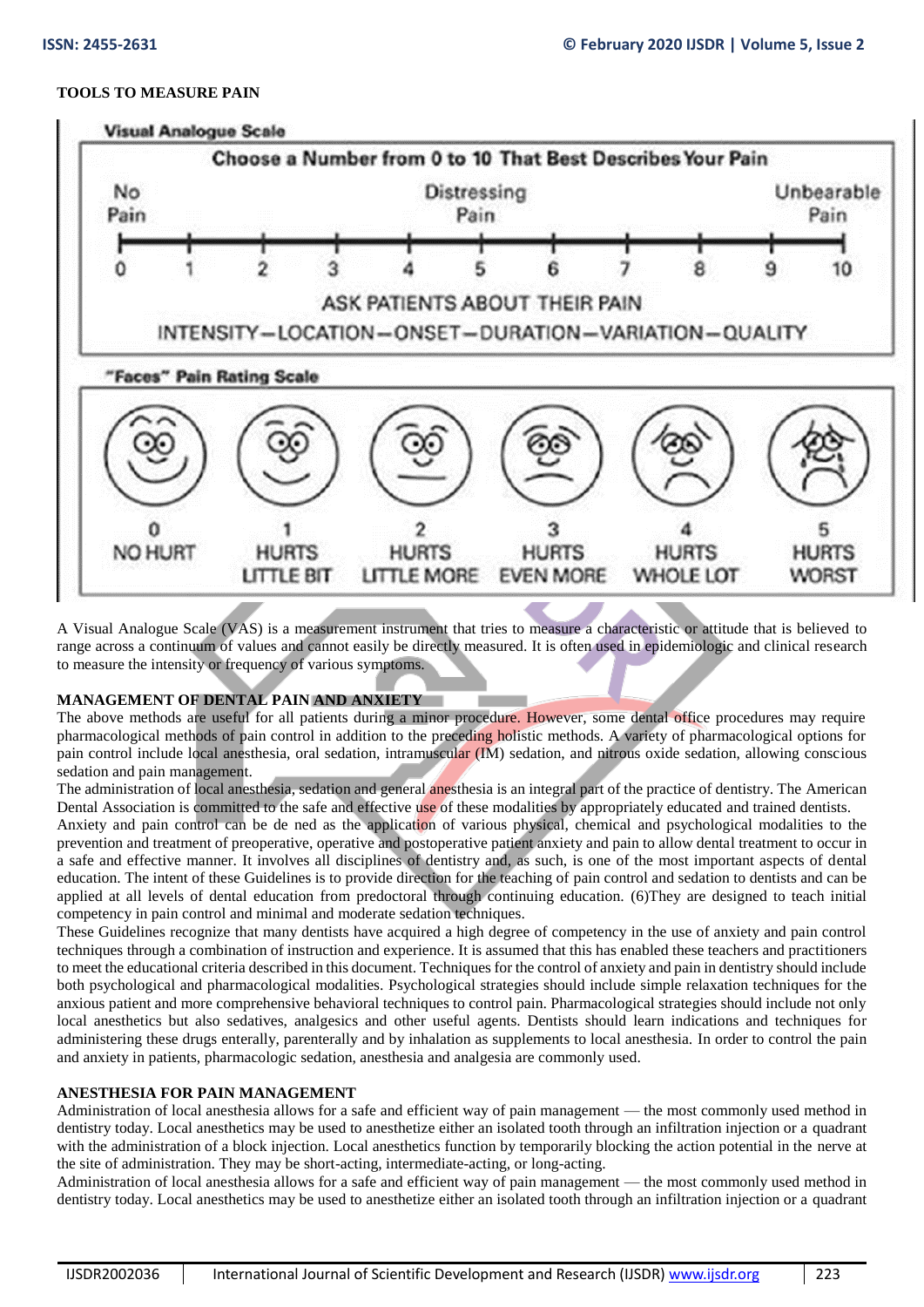with the administration of a block injection. Local anesthetics function by temporarily blocking the action potential in the nerve at the site of administration. They may be short-acting, intermediate-acting, or long-acting.

## **Injections**

Local anesthetics injected in or near nerves may reduce pain and inflammation in particular parts of the body.

#### **Nerve blocks**

We inject special medicines into large nerve clusters to reduce or eliminate pain in particular parts of the body.

## **Opioid medicines**

These pills may reduce pain to manageable levels when taken as directed.

## **Electrical stimulation**

We use a small, handheld device to stimulate nerves through the skin to reduce pain.

Local anesthesia is the foundation of pain control in dentistry. Although the use of local anesthetics in dentistry has a long record of safety, dentists must be aware of the maximum safe dosage limit for each patient, since large doses of local anesthetics may increase the level of central nervous system depression with sedation. The use of minimal and moderate sedation requires an understanding of local anesthesia and the physiologic and pharmacologic implications of the local anesthetic agents when combined with the sedative agents

The knowledge, skill and clinical experience required for the safe administration of deep sedation and/or general anesthesia are beyond the scope of predoctoral and continuing education programs. Advanced education programs that teach deep sedation and/or general anesthesia to competency have specific teaching requirements described in the Commission on Dental Accreditation requirements for those advanced programs and represent the educational and clinical requirements for teaching deep sedation and/or general anesthesia in dentistry.

#### **Topical Anesthetics**

Topical anesthetics are used to numb the mouth or gums where the dental work will be done. The topical anesthetic like Lidocaine is given before the injection with a local anesthetic.

#### **Electronically delivered anaesthesia**

Also called transcutaneous electrical nerve stimulation [TENS], this is an alternative to the injection of anaesthesia. Adhesive pads are placed on the face and electrical impulses are sent through them to numb the treatment area.. The patient controls the level of stimulation through a hand-held device.. Another form of electronically delivered anaesthesia is called cranial electrotherapy stimulation. Here electrical signals are passed to the brain helping relaxation. Again, the patient controls the intensity of the current. The advantage of these approaches is that as soon as the device is switched off, the effect is instantly reversed and a patient can drive and carry on as normal immediately after they leave the dentists.

## **Nitrous Oxide (or laughing gas)**

The patient inhales the gas through a rubber face mask and is one of the most common forms of sedation used in the dental office. Effects wear off quickly after the gas is turned off.

#### I**ntravenous Sedation**

This form of pain and anxiety control involves injecting a sedative into a vein of a patient's arm or hand. This approach is usually reserved for extensive dental procedures or for an anxious patient. Dentists monitor the oxygen level of patients receiving IV sedation and may need to give such patients additional oxygen during the procedure. With IV sedation, the patient is awake but very relaxed.

#### **Oral Sedation**

An oral medication, like Halcion, helps patients relax by working on the central nervous system. Oral sedatives take about 30 minutes before their effects are felt and can cause drowsiness that may last for a few hours.

#### **General Anesthesia**

With this technique, the patient "sleeps" for the duration of the procedure. Patients requiring general anesthesia are usually treated in a hospital setting. This type of anesthesia has risks, which include a sudden drop in blood pressure and irregular heartbeats, so the patient needs to be closely monitored. General anesthesia is typically only used if extensive dental work is needed and when other forms of sedation or pain control are not sufficient to conquer fear.

# **METHODS OF MANAGING DENTAL ANXIETY**

#### **DENTAL OFFICE ENVIRONMENT:**

Dental office ambience can play a significant role in initiating dental fear and anxiety. Receptionists, dental nurses, and dental hygienists are crucial personnel in creating an apt atmosphere in the dental office. They should be positive and caring, and elicit information from the patients in a unhurried concerned tone to make the patients comfortable. The office atmosphere can be made calm and unthreatening by the playing of soft music and avoidance of bright lights. Importantly, anxious patients should not be made to wait too long, so that they have less time to absorb negative experiences; additionally longer waiting times give them time to recall the threatening stimuli.(8)

#### **AROMATHERAPY**

Introducing pleasant ambient odors to the dental environment can also help to reduce anxiety by masking the smell of eugenol and by the potential anxiolytic effects of the odors themselves. Smell can trigger an array of emotions, and can condition a patient negatively toward dental treatment. Aromatherapy is an alternative treatment approach, wherein essential oils of aromatic plants are used to produce positive physiological or pharmacological effects through the sense of smell. Inhalation of pleasant scents such as essential oils has an anxiolytic effect and improves mood.(9,10)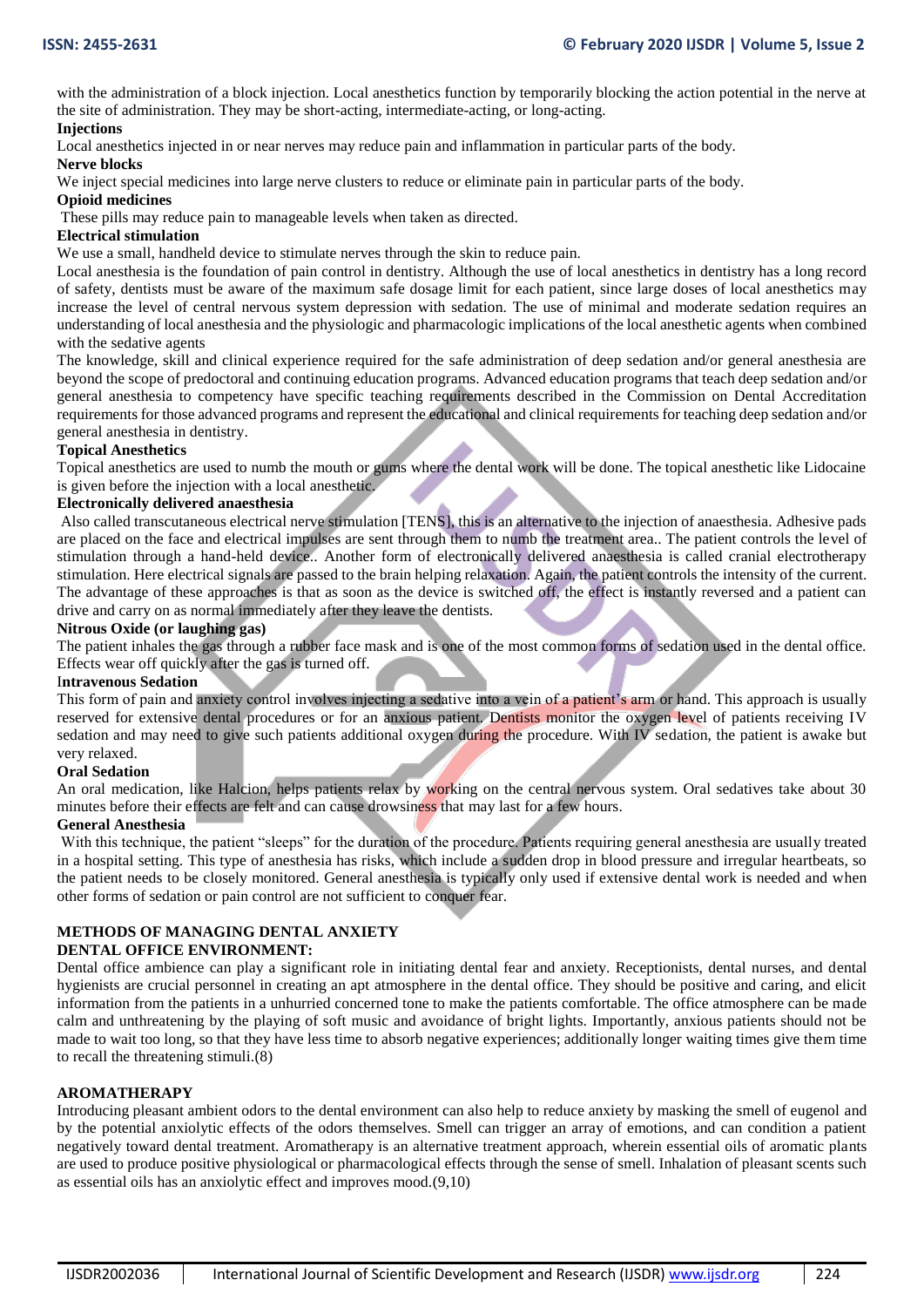## **PSYCHOLOGICAL THERAPY:**

Behavior-management techniques Behavior modification is based on the principles of learning, both in terms of classical conditioning or operant conditioning and of social learning. It aims to change undesirable behavior in certain situations through learning. The strategies involve relaxation along with guided imagery and adjuvant use of physiological monitoring using biofeedback, hypnosis, acupuncture, distraction, positive reinforcement, stop-signaling, and exposure-based treatments, such as systematic desensitization, "tell-show-do", and modeling.(11)

#### **Distraction strategies**

One way to reduce stress and anxiety is to distract yourself with something pleasant. Bring an iPod or other personal listening device with your favorite music. Some dentists have these in their offices that can be borrowed, and others are beginning to offer virtualreality goggles, which provide images and sounds to take your mind off of the work your dentist is performing in your mouth.(12)

#### **Guided imagery**

This is the technique of imaging a pleasant experience or a particularly soothing environment. By concentrating on creating as much detail as possible, your mind becomes absorbed in this task rather than focusing on what the dentist is doing.

#### **RELAXATION THERAPY**

A relaxation response is the opposite of a stress response, and when practiced regularly it not only lowers stress and anxiety levels but also enables an individual to cope with the symptoms of anxiety. This can be achieved by both deep breathing and muscle relaxation. Once a person is physically relaxed, it is impossible to be psychologically upset at the same time. Anxiety-provoking stimuli give rise to physical tension, which in turn increases the person's perception of anxiety.(13,14)

#### **HYPNOTHERAPY**

Clinical hypnosis (from the Greek hypnos [sleep]), although criticized and misunderstood, has been successfully used in medicine and dentistry. The term "hypnosis" denotes an interaction between one person – the "hypnotist" – and another person or people – the "subjects". In this interaction, the hypnotist attempts to influence the subjects' perceptions, feelings, thinking, and behavior by asking them to concentrate on ideas and images that may evoke the intended effects. The verbal communications that the hypnotist uses to achieve these effects are termed "suggestions". Suggestions differ from everyday kinds of instructions in that they imply that a "successful" response is experienced by the subject as having a quality of involuntariness or effortlessness. They can be used to induce relaxation, as an adjunct to inhalation sedation, to alleviate pain, anxiety, and stress, in reducing problems with excessive gag reflex, and may also be a part of CBT. The techniques have pre- and postsuggestion components. (15,16)The presuggestion component involves attentional focusing through the use of imagery, distraction, or relaxation, and is similar to other relaxation techniques. Subjects focus on relaxation, and passively disregard intrusive thoughts. The postsuggestion component involves the continued use of the new behavior following the termination of hypnosis. Individuals widely vary in their hypnotic susceptibility and suggestibility, although the reasons for these differences are incompletely understood. It is inexpensive, and has a very low risk of side effects. The technique needs to be avoided in those with mental health problems, personality disorders, and neurodegenerative disorders. Dentists require special training before they can practice hypnotherapy.

#### **Acupuncture**

Acupuncture is a technique, 89 wherein the disease is treated by inserting needles at various points on the body, known as acupuncture points. It has been reported that acupuncture is effective in treating dental problems such as anxiety, temporomandibular dysfunction syndrome, pain, and Sjögren's syndrome.(17) It is a simple, inexpensive treatment modality that requires special training before it can be incorporated into practice. Reports on the use of auricular acupuncture for treating chronic and acute anxiety have shown promising results.A randomized controlled trial comparing auricular acupuncture with intranasal midazolam for managing dental anxiety suggested that both treatment methods were similarly effective. Though inconclusive, systematic reviews have suggested acupuncture as a promising therapy for the management of anxiety disorders in a dental setting. In a recent systematic review and meta-analysis on the effect of acupressure on anxiety, Au et al concluded that it was effective in providing immediate relief of pretreatment anxiety among adults and had a medium effect size. However, conflicting results were found for improvements on physiological indicators.(18)

#### **POSITIVE REINFORCEMENT**

Positive reinforcement is an effective technique to reward desired behaviors and thus strengthens the recurrence of those behaviors. Reinforcers include positive voice modulation, facial expression, verbal praise, and appropriate physical demonstrations of affection by all members of the dental team. These should be individualized, frequently provided, and varied over time.(19)

#### Diet

L tryopthan an amino acid is main dietary supplement brain and spinal cord serotoninergic neurons are actively in nociceptive receptors as well as in analgesic effect of opiates. Increased activity of serotonin inter neuron is associated with analgesia and enhanced drug potency. Case was reported where pain relief was not possible even after 30 mg of intravenous morphine. But pain is controlled by 4 grams of L tryptophan per day for several weeks.

Adequate dosage: (20)

1. L tryptophan 4 grams of per day

2. Low protein, low fat, high carbohydrate